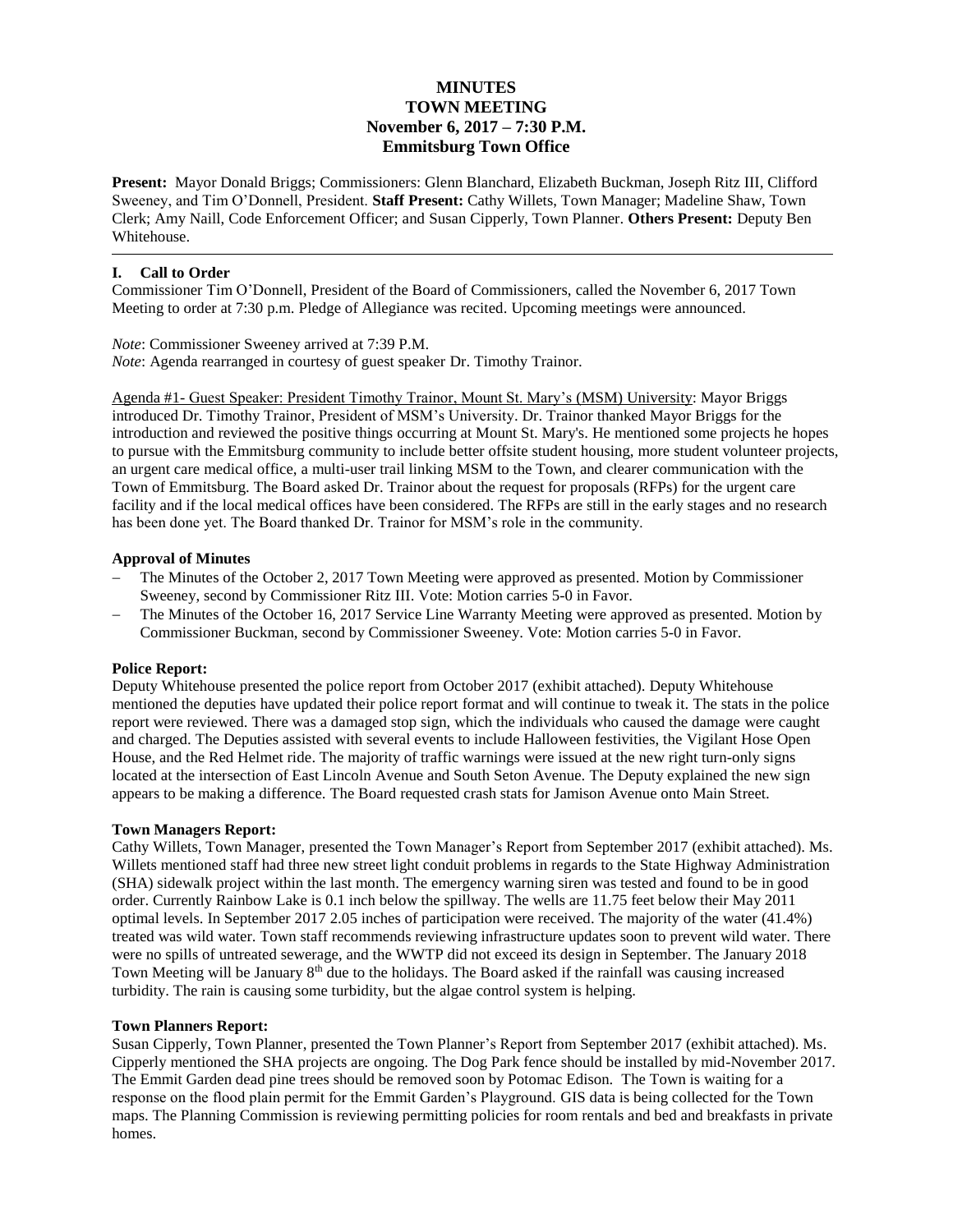## **Commissioner Comments:**

- Commissioner Buckman: She inquired about pockets of street missing where the SHA projects are. Ms. Willets requested concerned residents contact the Town who will relay the information to the SHA. She asked about having an open/close sign for the yard waste drop off on Saturday's. The Town will look into it. The Turkey Trot will be Thursday September 23rd at 8:00 A.M. in Community Park.
- Commissioner Ritz III: No comments.
- Commissioner Sweeney: He thanked the community for their help during the Halloween festivities.
- Commissioner Blanchard: He thanked residents for donating to the food bank, but asked residents to be aware of the expiration dates on food. He also mentioned there will be a Veterans Day celebration November 11th at 11:00 a.m.
- Commissioner O'Donnell: He asked about trees along Main Street. Ms. Willets explained SHA ultimately determines the outcome of the trees because it's an SHA project. He requested SHA review the street lines in the construction zones because of poor visibility. He thanked the Boy Scouts for painting fire hydrants. He mentioned the National Interscholastic Cycling Association (NICA) cycling organization is considering holding a conference in Emmitsburg.

## **Mayor's Comments:**

Mayor Briggs attended numerous meetings in October 2017. Mayor Briggs mentioned he gave several speeches at various events to include the National Fallen Fire Fighters Memorial Weekend, Presidential Inauguration of Mount St. Mary's new President Dr. Timothy Trainor, and the Frederick County Fire Museum Wall of Honor dedication. He attended the National Fire Heritage Board Meeting, Seton Center Job Fair, Frederick County MML Chapter Meeting, the ESP 5K Run at MSM, and numerous other meetings. He had a DVM television station interview. He is still working on adding an additional TransIt bus stop to northern Frederick County and the Community Park swimming pool will have the concrete shell poured in November. Commissioner O'Donnell congratulated Mayor Briggs on winning the 2017 Theodore Roosevelt award for sustainable activities in Emmitsburg.

#### **Public Comments:**

*Eric Sloane, 500 East Main Street-* Mr. Sloane explained he is concerned with the trucks speeding through Town and proficient lighting along East Main Street near the SHA Flat Run Bridge. *Rick Young, 3 Adams Avenue*- Mr. Young asked about the National League of Cities Service Line Warranty Program and what it includes. Town staff gave Mr. Young a folder with information on the program. *Dianne Walbrecker, 535 West Main Street* - Ms. Walkbrecker stated the street light outside her home is still flickering. She expressed a desire to get more involved in the Emmitsburg Green Team. She commended Mayor Briggs for reaching out to Ellicott City after the floods as he was the only town to reach out to Ellicott City. She commended the Board for their hard work and asked about the Town's emergency operations plans, which is being brought to the Board in January 2018.

#### **Administrative Business:**

- Proclamation of Municipal Government Works Month: Cathy Willets, Town Manager, read the Proclamation of Municipal Government Works Month for the Board. She explained the Town passes this proclamation each November to help educate citizens and enhance the quality of life in Emmitsburg. *Motion*: To accept the proclamation as presented. Motion by Commissioner Blanchard, second by Commissioner Buckman. Vote: Motion carries 5-0 in Favor.
- Admin Business: Presentation of Open Meetings Act Updates: Madeline Shaw, Town Clerk, presented the Open Meetings Act (OMA) updates. Ms. Shaw gave a brief presentation on what the Open Meetings Act is, a statue that requires public business is conducted openly and publicly with adequate notice. Ms. Shaw explained when the OMA applies, common violations, and disciplinary actions. Also, effective October 2017 each public body must designate at least one employee, officer, or member to receive OMA training or the public body cannot meet in a closed session. The Town must retain in-house records showing a designation has been made and training has occurred within 90 days of designation. Ms. Shaw concluded by suggesting making the Town Meetings more open by having specific agenda times (e.g. 7:45-8:00 p.m.). The Board requested staff ask about hosting the class in the Emmitsburg area. The Board tabled the designation of an individual for a later date after Board members receive training.

#### **Consent Agenda:**

The Board acknowledge the resignation of Brian Neville from the Citizen's Advisory Committee and appointed Frank Davis to the Planning Commission for a term of 01/02/2018 – 07/02/2022. Vote: Motion carries 5-0 in Favor. Motion by Commissioner Ritz III, second by Commissioner Blanchard.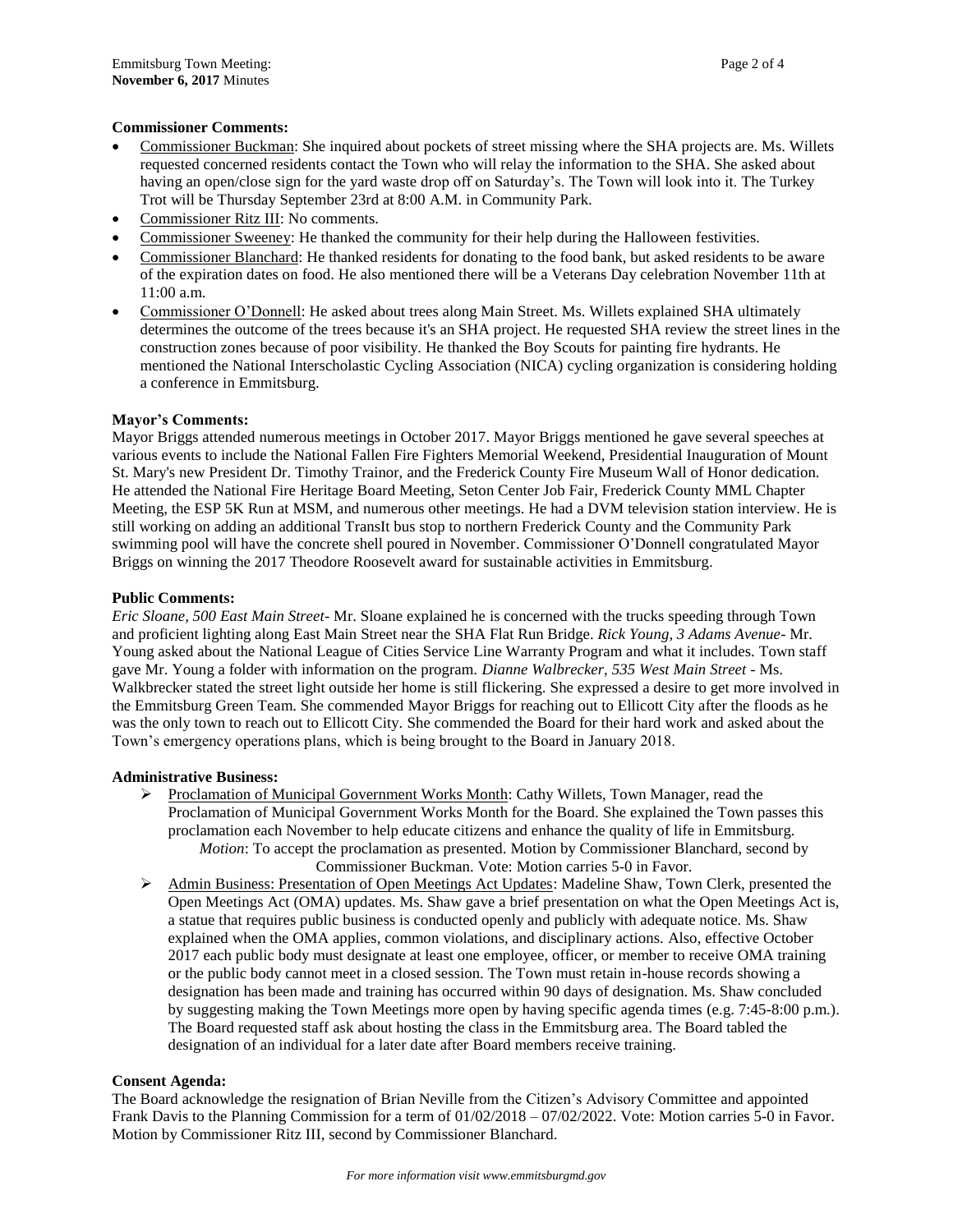## **Treasurer's Report:**

Commissioner Blanchard presented the Treasure's Report for October 2017 (exhibit attached). Commissioner Blanchard mentioned the operating balance forward is \$5,475,217. Commissioner Ritz III asked about the status of the outstanding invoices for the street light conduit damage from the SHA sidewalk project. The Town is working with the town attorney on the invoices.

#### **Planning Commission Report:**

Commissioner Sweeney presented the Planning Commission Report from October 2017. The Commission is currently reviewing information on short term home rentals in private homes.

## **II. Agenda Items**

Agenda #2- Catoctin-Ettes, Inc. Request for April 2018 6K Fundraiser Race: Kristin Miller, Chair of the Catoctinettes Inc. explained the organization is trying to find ways to raise more funds and get more students involved in the program. One of the ideas was to host a 6K race in Emmitsburg. The proposed dates are April 21, 2018 or April 14, 2018. She explained, if approved, they would try and reduce the amount of time spent on the main roads by using alleys and back roads. Commissioner Sweeney recommend hosting the 6K race on Community Heritage Day in June. Ms. Miller liked the idea of a June race. The Board discussed logistics and best practices for the race. The Board did not take a vote because Ms. Miller will need to discuss the June date modification with her team. The item will be voted on at a later Town Meeting once the Catoctin-ettes Inc. contacts the Town with a final date.

Agenda #3- Update on MS-4 Permit: Susan Cipperly, Town Planner, presented the updates on the Municipal Separate Storm Sewer Systems (MS-4) permit. Ms. Cipperly reviewed the background on the permit. She explained the Town is required to report its actions at the end of 2017 to show it is pursuing compliance. The permit is a point system. Some items the Town is receiving points for are selling compost bins, having a Green Team, completing the Emmitsburg Comprehensive Plan, and offering free literature to residents on stormwater management (to name a few). Future items are having Town staff take MDE's Responsible Personnel Certification, collaborating with Frederick County on construction management practices, providing a summary of storm water pond maintenance, documenting good housekeeping practices, and verifying a pollution prevention plan (to name a few). The Board does not need to take any action at this time, but Ms. Willets explained the Town may need to hire engineers in the next phase of compliance.

Agenda #4- Holiday Parking for December- Meter Parking: Cathy Willets, Town Manager, presented the holiday parking agenda item. Ms. Willets explained the Board usually offers free metered parking during the holidays, and any funds put in the meters during that time are donated to a local organization. Town staff recommends free metered parking from Friday December 15, 2017 through Tuesday January 2, 2017.

*Motion*: Motion to accept free metered parking between December 15, 2017 to January 2, 2017 with the funds going towards Community Heritage Day. Motion by Commissioner Sweeney, second by Commissioner Ritz III. Vote: Motion carries 5-0 in Favor.

Commissioner O'Donnell mentioned the Frederick County Planning Commission is reviewing its bicycling and pedestrian comprehensive plan, and the Maryland State Highway Department of Natural Resources Maryland Pedestrian Bike and Pedestrian Trail Plan has voted to make an Emmitsburg trail connection to the C&O Canal a priority item. Commissioner O'Donnell would like to see a connection made to Emmitsburg because of the benefits to the community. He requested consent from the Board on endorsing a trail connecting Emmitsburg. The Board agreed the item is something they would like to see happen.

# **Set Agenda Items for December 5, 2017 Town Meeting**

- 1. Resolution Adopting the Frederick County Hazard Mitigation Plan.
- 2. Update on Lagoon Storage Operations at the Waste Water Treatment Plant.
- 3. National League of Cities Service Line Warranty Program for Consideration.
- 4. Admin Business: National Interscholastic Cycling Association (NICA) Update.
- 5. Admin Business: Premier of Emmitsburg Multi-User Trail Promotional Videos.

#### **III. Sign Approved Text Amendments and/or Resolutions**